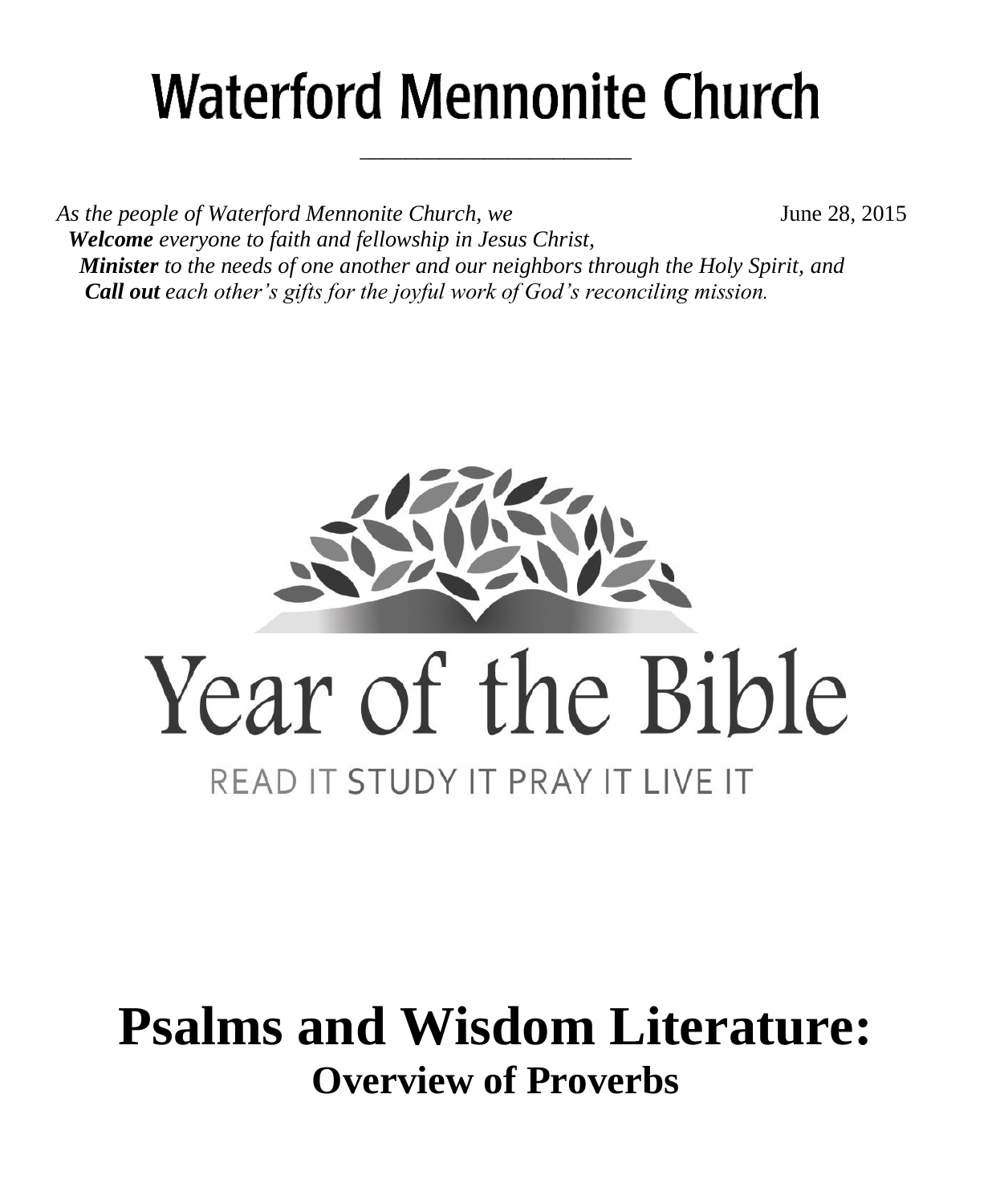| Prelude                                     |                                                           | Anna Holbrook                         |
|---------------------------------------------|-----------------------------------------------------------|---------------------------------------|
| Gathering song                              | Days of Elijah<br>Forever<br>Longing for light            | <b>JD</b> Smucker<br>SI <sub>54</sub> |
| Call to Worship and Lighting the Peace Lamp |                                                           | <b>Ruthie Saunders</b>                |
| Offering                                    | Please pass the friendship pads as we give our offerings. |                                       |
| Songs of worship                            | I was there to hear your borning cry                      | SJ 89                                 |
| A personal Psalm                            |                                                           | Zoë Brown                             |
| <b>Scripture Presentation</b>               | Proverbs 8:22-31                                          |                                       |
| Children's time                             |                                                           | Ron Guengerich                        |
| Sermon                                      | "The way of Wisdom"                                       | Ron Guengerich                        |
| Song of response                            | Teach me thy truth                                        | H 548                                 |
| God's work among us                         |                                                           | Ross Richer family                    |
| Congregational prayer                       |                                                           | Lyle Miller                           |
| Benediction                                 |                                                           |                                       |
| <b>Sending Song</b>                         | Go, my friends, in grace                                  | SS 57                                 |

H = *Hymnal: A Worship Book*; SJ = *Sing the Journey; SS = Sing the Story*

\*We light the peace lamp every Sunday to lament all unnecessary and violent loss of life around the world.

**Living Stream Worship: Both services are live streamed at** [www.waterfordchurch.org](http://www.waterfordchurch.org/)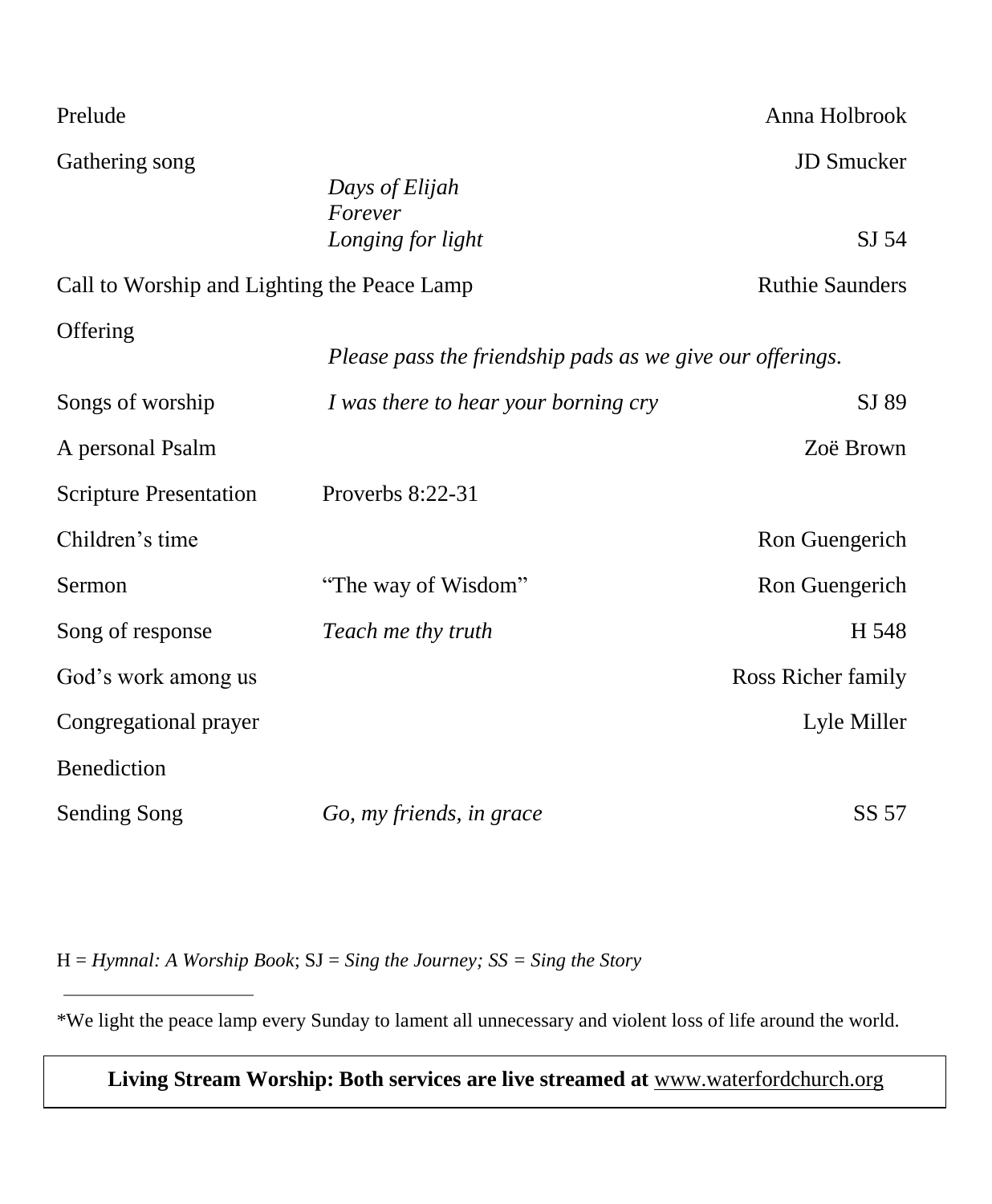# **Prayers for Brothers and Sisters**

*All affected by the recent severe weather* (flooding, tornados, drought).

*Jerrell, Jane, Sierra, Naomi, Teresa, and Jordan Ross Richer* as they settle back into their lives among us in Goshen.

*Barb Albrecht* recovering from back surgery at St. Joseph Medical Center.

*Helen Bowman, Luke Gascho, Eldon Stoltzfus, and Cindy Voth* serving as our delegates to Kansas City; and *Ron Guengerich* serving as delegate for Central District Conference.

All of our *youth and youth sponsors* who will be participating in the faith formation activity of attending MCUSA convention this week.

*Mennonite Education Agency board of directors* as they meet tomorrow and Tuesday in Kansas City, Mo.

*Jenna Oostland* taking part in faith formation activities through camp this week at Camp Friedenswald.

WMC young adult, *Matthew Amstutz*, serving in China with Mennonite Central Committee as he hosts and vacations with his family, Neil, Janette, Leah and Jesse for the next five weeks.

*Whitney Specht* is living in Kosovo through a one-year partnership with Virginia Mennonite Missions. Pray that she will be inspired with appropriate ways to share Jesus' love in Muslim cultures.

*Sylvia Miller* recovering at home from hip replacement surgery.

*Francis Schrock* who celebrates his 90<sup>th</sup> birthday on Wednesday, for God's grace and joy to be poured out on him. Join in Francis' celebration by signing a card for him at the table in the foyer.

*Steve Fath* as he spends time with his father in Ohio who is in the last stages of liver and pancreatic cancer.

# **Welcome, Guests**

Large print copies of the bulletin and the hymnal and hearing aid systems are available from the ushers. Sermon boards for children are available at the back door; please pick one up as you enter. You are encouraged to bring infants through age two children to the nursery. Pick up the newsletter, *Buzz,* from the welcome kiosk in the foyer.

# **Welcome Team**

| Greeter/Hosts  | David and Karen Hostetler; Sheldon Swartz                                     |
|----------------|-------------------------------------------------------------------------------|
| Ushers         | Bruce Snyder, Dennis Myers $(1st)$ ;                                          |
|                | Joanna Yoder, Ed Swartzendruber, Wade Ramer (2 <sup>nd</sup> )                |
| <b>Nursery</b> | Alan and Lyz Zimmerman (1st); Nick Stoltzfus, Jeff Claassen (nurture); Audrey |
|                | and Jenna Oostland $(2nd)$                                                    |
| Audiovisual    | Len and Kathy Emery, Felix Perez Diener                                       |